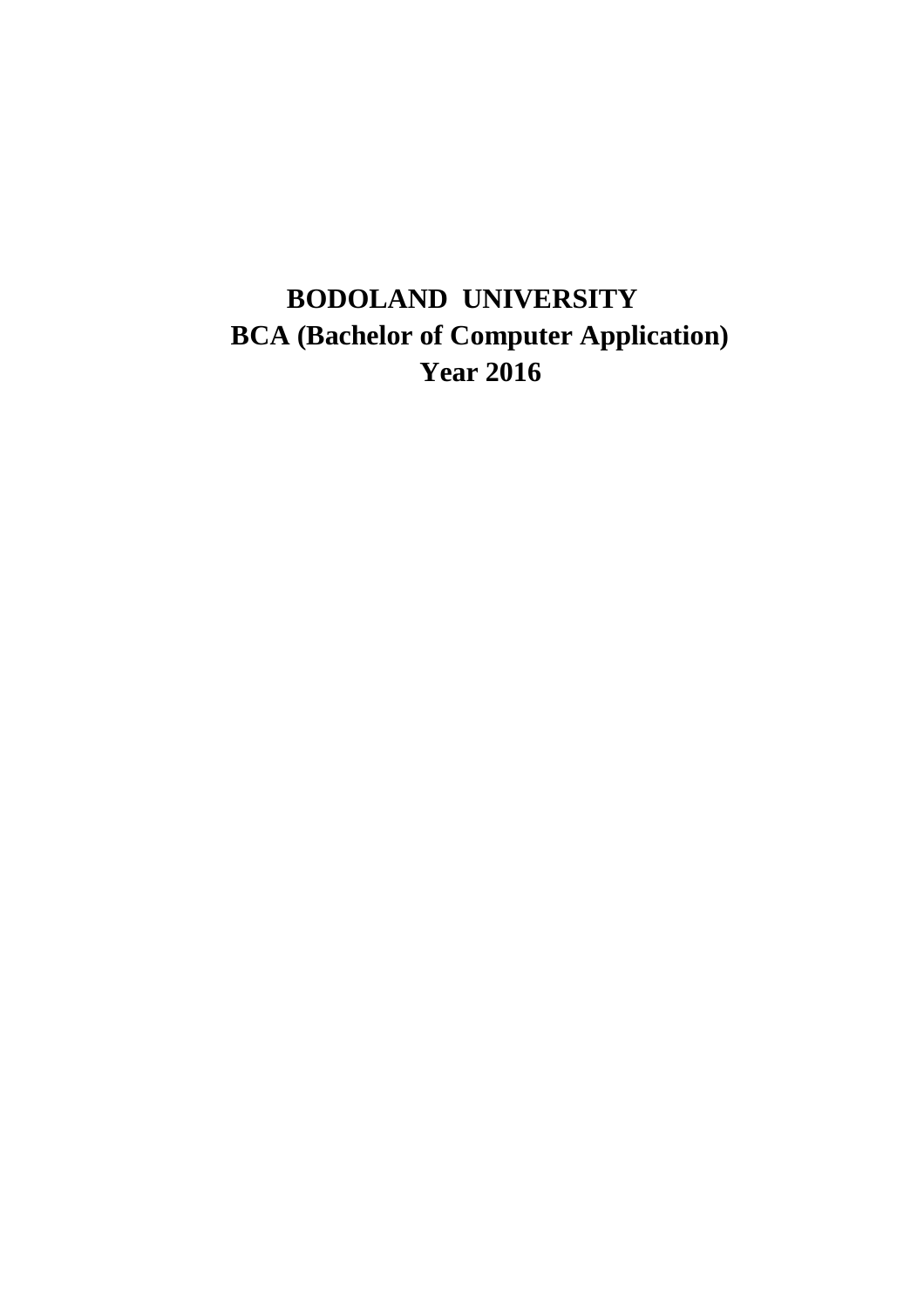| SL.<br>NO.   | <b>CORE COURSE</b><br>(14)                                                                                                             | <b>ABILITY</b><br><b>ENHANCEMEN</b><br><b>T COURSE</b><br>$(AECC)$ $(2)$ | <b>SKILL</b><br><b>ENHANCE</b><br><b>MENT</b><br><b>COURSE</b><br>(SEC) (2) | <b>ELECTIVE:</b><br><b>DISCIPLINE</b><br><b>SPECIFIC DSE</b><br>(4)                          | <b>ELECTIVE:</b><br><b>GENERIC</b><br>(GE)(4)       |
|--------------|----------------------------------------------------------------------------------------------------------------------------------------|--------------------------------------------------------------------------|-----------------------------------------------------------------------------|----------------------------------------------------------------------------------------------|-----------------------------------------------------|
| $\mathbf I$  | C1:Computer<br>fundamental & ICT<br>Hardware<br>$(4+4$ lab)<br>$C2$ : Introduction to $C$<br>Programming<br>$(4+4$ lab)                | AECC:1<br>(English/Hindi/MI<br>L Communication)                          |                                                                             |                                                                                              | GE:1<br>Computer<br>Fundamental<br>S                |
| $\mathbf{I}$ | C3: Mathematics-I<br>C4: Data Structure &<br>Algorithm<br>$(5+1$ lab)                                                                  | AECC:2<br>Environmental<br>Science                                       |                                                                             |                                                                                              | GE:2<br>Introduction<br>to<br>Programming           |
| III          | C5: Computer based<br>Accounting &<br>financial Management<br>$(4+4$ lab)<br>C6: Digital Logical<br>Fundamentals<br>C7: Mathematics-II |                                                                          | $SEC$ 1:<br>Oracle<br>(SQL/PL-<br>SQL)                                      |                                                                                              | GE:3<br>Computer<br><b>Networks</b><br>and Internet |
| IV           | C8: Software<br>Engineering<br>C9: Computer<br>Organization and<br>Architecture<br>C10: Data Base<br>Management System<br>$(4+4$ lab)  |                                                                          | SEC 2:<br><b>UNIX/LINUX</b><br>Programming                                  |                                                                                              | GE:4<br>Multimedia<br>and<br>Applications           |
| V            | C11:Object oriented<br>Programming in C++<br>$(4+4$ lab)<br>C12: Operating<br>System<br>$(5+1$ lab/Tutorial)                           |                                                                          |                                                                             | DSE 1:<br>Digital Image<br>Processing<br>DSE <sub>2:</sub><br><b>Numerical Methods</b>       |                                                     |
| VI           | C13: Web Technology<br>$(4+4$ lab)<br>C14: Computer<br>Networks and Internet                                                           |                                                                          |                                                                             | DSE 3:<br><b>System Programming</b><br>DSE 4:<br><b>DISSERTATION/PR</b><br><b>OJECT WORK</b> |                                                     |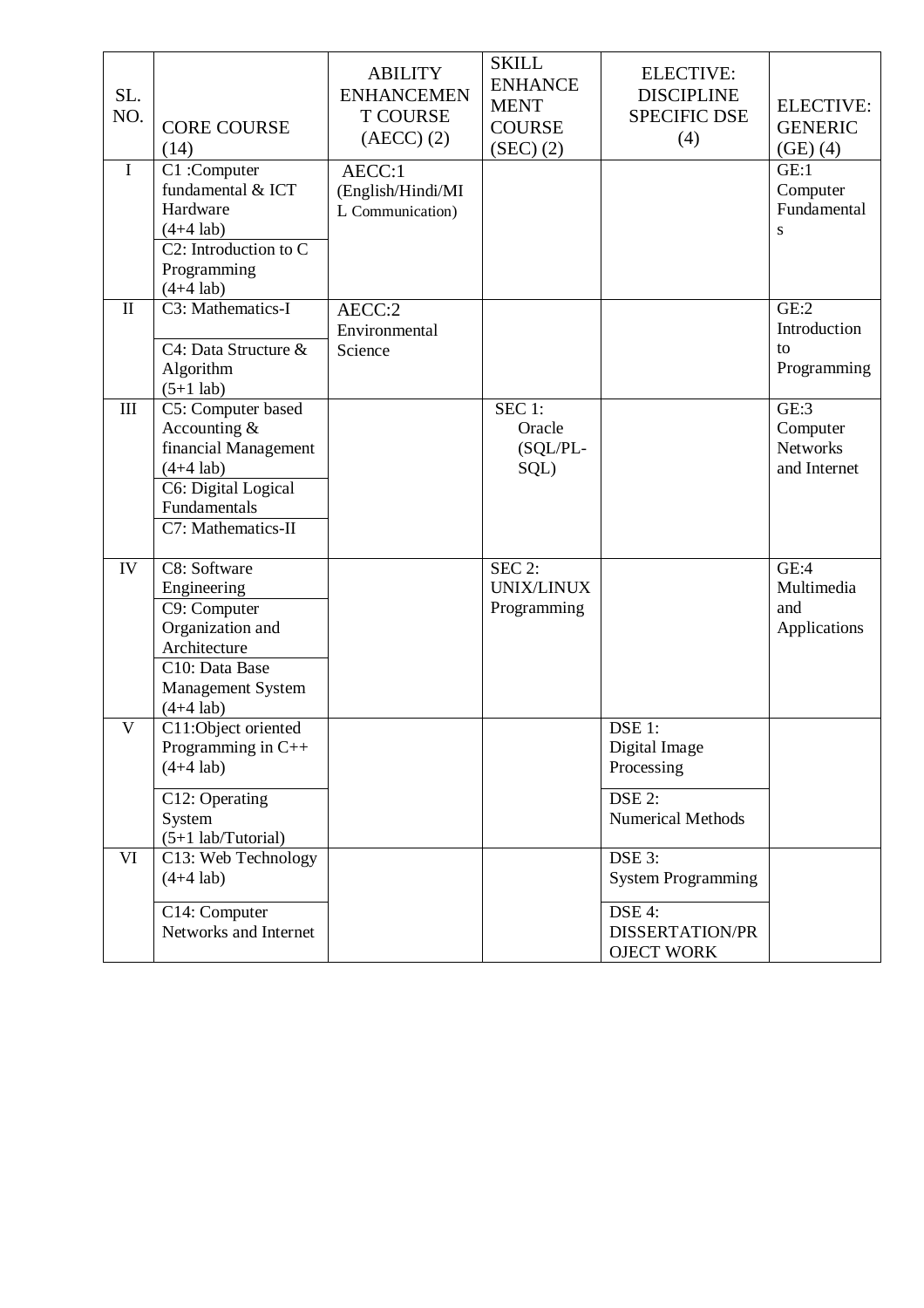#### **DETAILED SYLLABUS**

## **SEMESTER – I**

## **BCA. C1. COMPUTER FUNDAMENTAL & ICT HARDWARE**

## **Total marks: 100 (Semester end examination - 60, Practical- 20, Internal assessment - 20)**

## **UNIT I**

Evolution of Computer system, Classification of Computer, Modern Computer, Hardware and Software. Major components of a Digital Computer.

Number System: Representation of numbers , Representation of signed integers, Sign and magnitude,  $1<sup>s</sup>$ complement and  $2<sup>s</sup>$  complement representation, conditions for overflow/underflow and its detection.

Assembler, Compiler, Interpreter, Linker and Loader. Definition and concepts of algorithm and its different implementations-pseudo code, flowchart and Computer programs.

## **UNIT II**

Hard Disk Drive: logical structure and file system, Hard disk tools: Disk cleanup, error checking, de fragmentation, scanning for virus, formatting, installing additional HDD. New trends in HDD.

## **UNIT III**

Optical Media, CDROM, theory of operation, drive speed, buffer, cache, CD-r, CD-RW, DVD ROM, DVD technology, preventive maintenance for DVD and CD drives, New Technologies, Driver installation, Writing and cleaning CD and DVD.

## **UNIT IV**

Processor: Intel processor family. Latest trends in processor, Motherboard, Sockets and slots, power connectors. Peripheral connectors. Bus slots, USB, pin connectors. Different kinds of motherboards. RAM**.** Cache and Virtual Memory concept.

## **UNIT V**

SMPS. BIOS. Network Interface Card, network cabling, I/O Box, Switches, RJ 45 connectors, Patch panel, Patch cord, racks, IP address.

## **SUGGESTED READINGS:**

- 1. Anita Goel, *Computer Fundamentals*, Pearson, 2010.
- 2. *Comdex: Hardware and Networking Course Kit*:, DreamTech press.
- 3. V. Rajaraman, Neeharika Adabala, *Fundamentals of Computers*, PHI, EEE 6th Edition.
- 4. Ron Gilster*, PC hardware: A beginners Guide*, Tata McGraw Hill.
- 5. E. Balaguruswamy, *Computer Fundamentals and C Programming*, Tata McGraw Hill.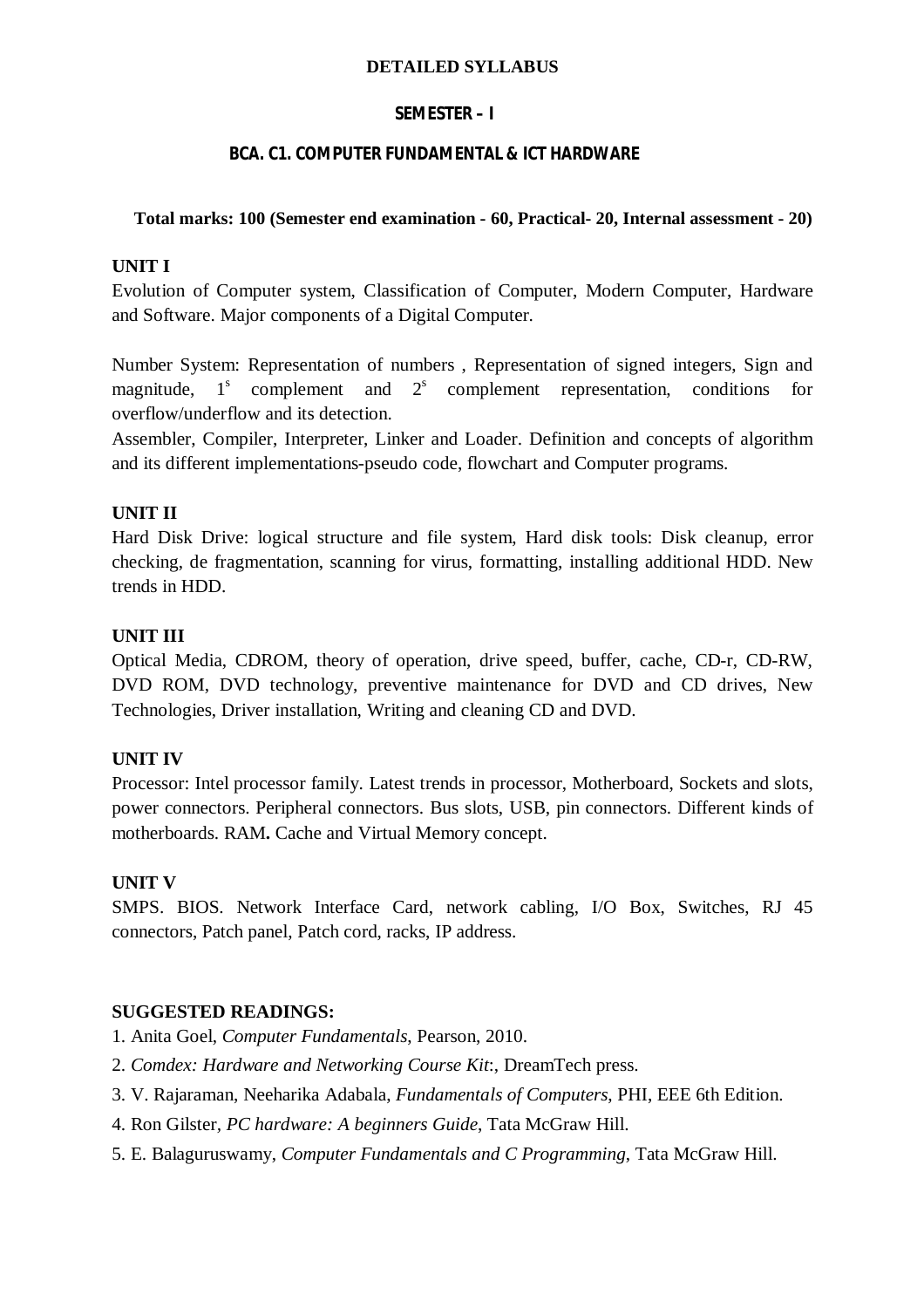## **LABORATORY**

# **Practical Assignments covering paper BCA. C1. (Computer Fundamentals & ICT Hardware) - 40 marks (At least 6 assignments have to be done by each student from the following list.)**

Objectives: The Practical introduces the students to a personal computer and its basic peripherals, the process of assembling a personal computer, installation of system software like Windows OS, LINUX OS, and device drivers. Basic system administration in Linux which includes: Basic Linux commands in bash, Create hard and symbolic links, Text processing, Using wildcards In addition hardware and software level troubleshooting process, tips and tricks would be covered.

Different ways of hooking the PC on to the network and internet from home and workplace and effectively usage of the internet. Configuring the TCP/IP setting. Usage of web browsers, email, newsgroups and discussion forums would be covered. In addition, awareness of cyber hygiene, i.e., protecting the personal computer from getting infected with the viruses, worms and other cyber attacks would be introduced.

## **List of Experiments/Tasks:**

**Task 1:** Identify the peripherals of a computer, components in a CPU and its functions. Draw the block diagram of the CPU along with the configuration of each peripheral and submit to your instructor.

**Task 2**: Every student should disassemble and assemble the PC back to working condition. Lab instructors should verify the work and follow it up with a Viva.

**Task 3**: Every student should individually install MS windows on the personal computer. Lab instructor should verify the installation and follow it up with a Viva.

**Task 4**: Every student should install Linux on the computer. This computer should have windows installed. The system should be configured as dual boot with both windows and Linux. Lab instructors should verify the installation and follow it up with a Viva

**Task 5:** Basic commands in Linux

**Task 6:** Hardware Troubleshooting: Students have to be given a PC which does not boot due to improper assembly or defective peripherals. They should identify the problem and fix it to get the computer back to working condition. The work done should be verified by the instructor and followed up with a Viva

**Task 7:** Software Troubleshooting: Students have to be given a malfunctioning CPU due to system software problems. They should identify the problem and fix it to get the computer back to working condition. The work done should be verified by the instructor and followed up with a Viva.

**Task 8:** The test consists of various systems with Hardware / Software related troubles, formatted disks without operating systems. Installation of antivirus software, configure their personal firewall and windows update on their computer. Then they need to customize their browsers to block pop ups, block active x downloads to avoid viruses and/or worms.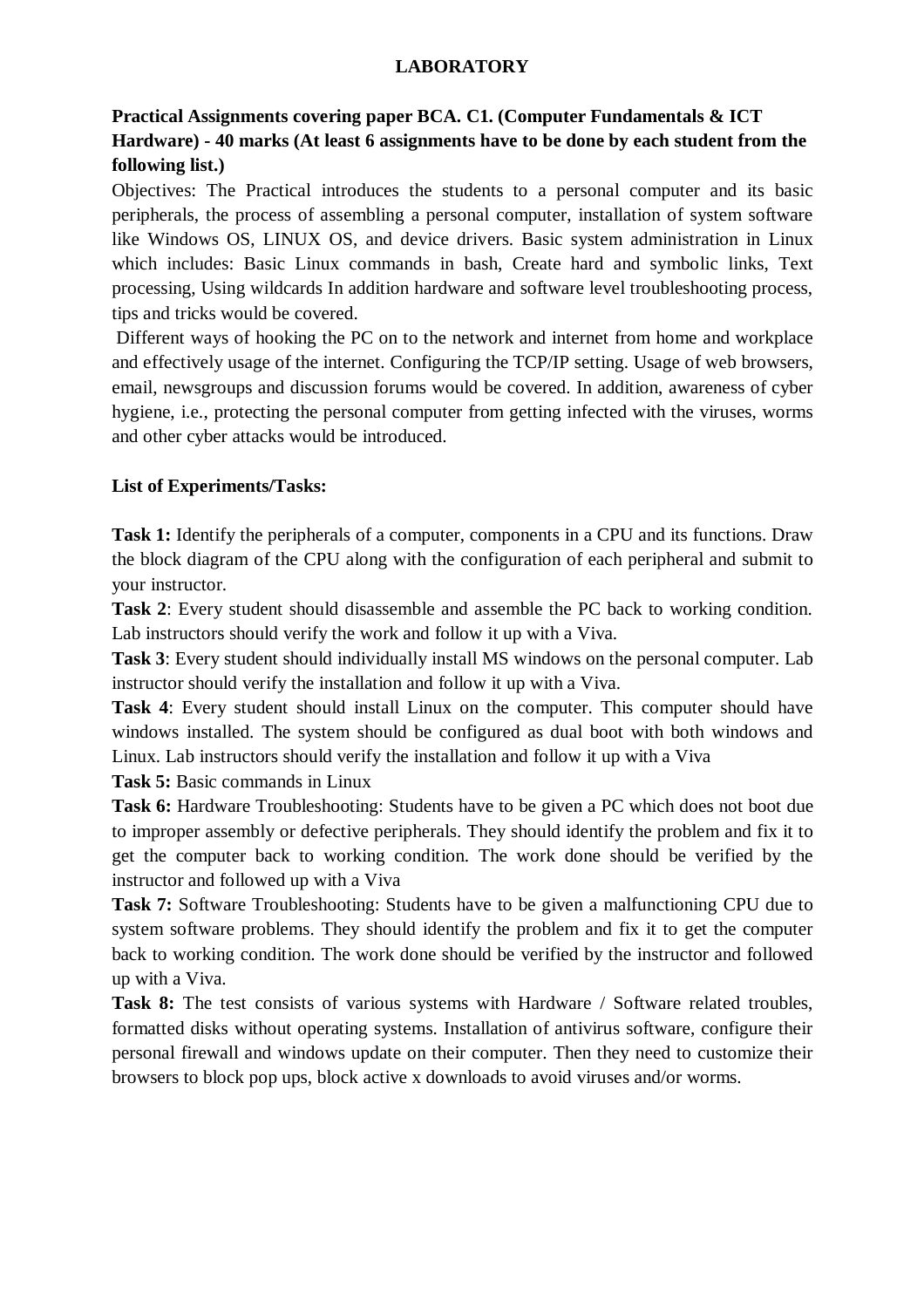## **BCA. C2. INTRODUCTION TO C PROGRAMMING**

## **Total marks: 100 (Semester end examination-60, Practical -20 Internal assessment - 20)**

## **UNIT I**

#### **Overview of C**

C program structure, executing C program. Variables, Data Types, Constants, Character set, C tokens, variables declaration, Assigning values to variables---Assignment statement, declaring a variable as constant, as volatile.

## **Operators and Expression**

Categories of operator- Arithmetic, Relational, logical, assignment, increment, decrement*,*  conditional, bitwise and special operators; arithmetic expressions, precedence and associativity of operators, type conversions, mathematical functions

## **Managing Input and Output Operators**

Reading and writing a character, formatted input, formatted output.

## **UNIT II**

## **Decision Making and Branching Statement**

*if* statement, *if…..else* statement, nested *if…. else* statement , *switch….case* statement, *goto*  statement.

## **Decision Making and Looping**

Definition of loop, categories of loops, *for* loop *while* loop, *do-while* loop, *break* statement, *continue* statement

#### **UNIT III**

#### **Arrays**

Declaration and accessing of one & two-dimensional arrays, initializing two-dimensional arrays, multidimensional arrays.

#### **Functions**

The form of C functions, Return values and types, return statement, calling a function, categories of functions, Nested functions, Recursion, functions with arrays, call by value, call by reference

#### **Unit IV**

#### **Structures and Unions**

Defining, giving values to members, initialization and comparison of structure variables, array of structure, array within structure, structure within structure, structures and functions, unions.

## **Preprocessors**

Macro substitution, file inclusion.

## **Unit V**

#### **Pointers**

Definition of pointer, declaring and initializing pointers, accessing a variable through address and through pointer, pointers and arrays, pointers and functions, pointers and structures.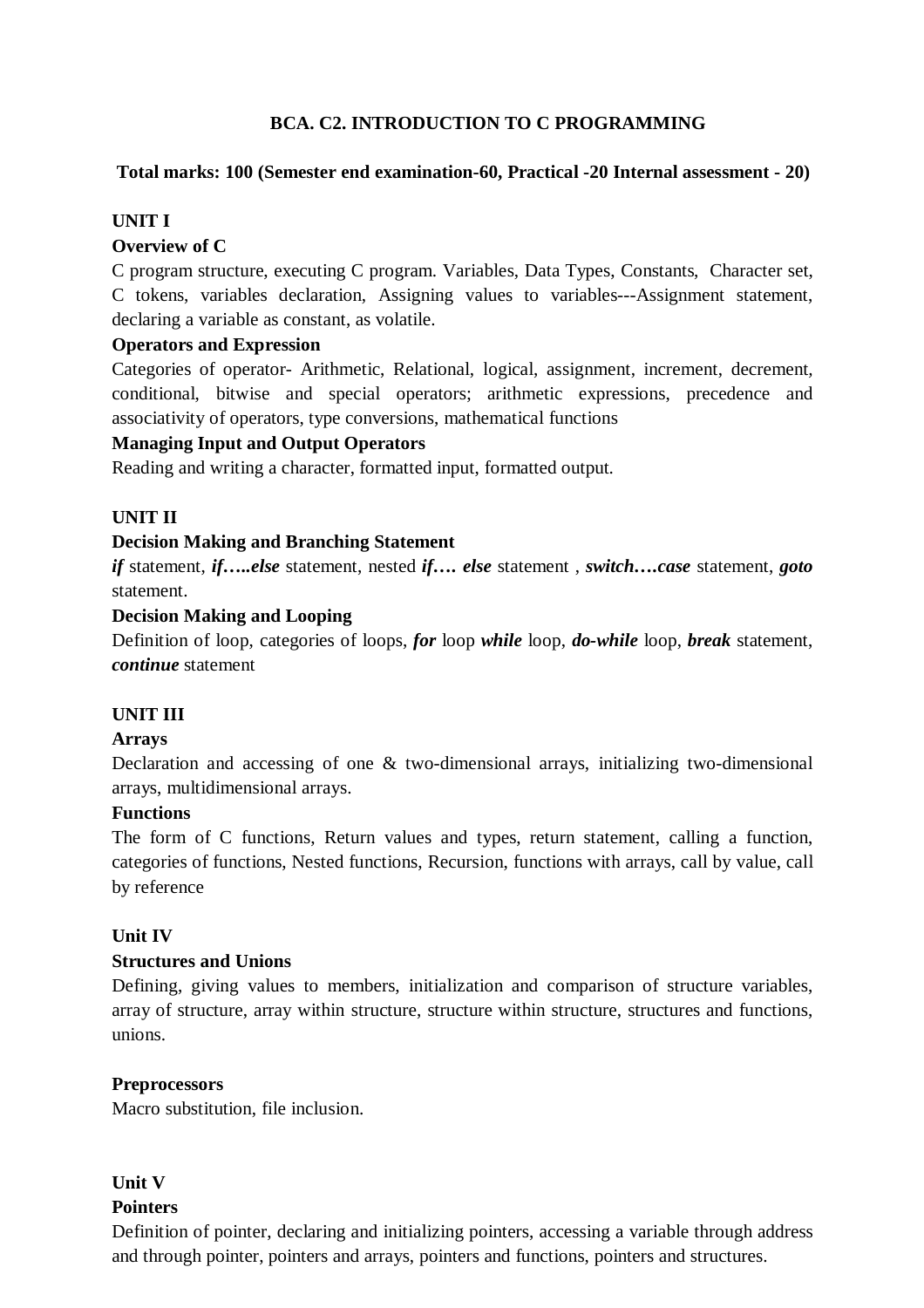## **File Management in C**

Opening, closing and I/O operations on files, random access to files, command line arguments.

## **SUGGESTED READINGS:**

1. Byron Gottfried, Schaum's *Outline Programming with C*, Second Edition, Tata McGraw-Hill

2. Yashavant Kanetkar, *Let Us C*, Eighth Edition, BPB Publications.

3. Kernighan and Ritchie, *The C Programming Language*, Second Edition, Prentice Hall,

# **LABORATORY**

**Practical Assignments covering paper BCA.C2 (Introduction to C programming) - 60 marks (At least 20 programming assignments have to be done by each student from the following list. The assignments should be selected in such a way that all the features of C language are included.) List of Experiments:**

1. Write a program to convert a given temperature value from Fahrenheit scale to Centigrade scale and vice versa.

2. Write a program to display ASCII value of a character.

3. Write a program to check whether a number is perfect or not.

4. Write a program to find out the biggest of three numbers using nested if.

5. A company insures its drivers if either of the following conditions are satisfied Driver is married. Driver is an unmarried, male and above 30 years of age. Driver is unmarried, female and above 25 years of age.• Write a program to decide if a driver is to be insured using logical operators.

6. Write a program to read a list of positive integers terminated by -1 and display the odd and even numbers separately and also their respective counts.

7. Write a program to read values of n and x and print the value of y using switch case where

a.  $v=n+x$  when  $n=1$ 

b.  $y=1+x/n$  when  $n=2$ 

c.  $y= n+3x$  when  $n=3$ 

d.  $y=1+nx$  when  $n>3$ or  $n<1$ .

8. Write a program to n values of sales and then calculate the commission on sales amount where the commission is calculated as follows: a. If sales  $\leq$  Rs.500, commission is 5%. b. If sales  $>$  500 but  $\lt$  2000, commission is Rs 35 plus 10% above Rs 500. c. If sales  $>$  2000 but  $\epsilon$  = 5000, commission is Rs 185 plus 12% above Rs. 2000. d. If sales > 5000, commission is 12.5%.

9. Write a program to find out minimum, maximum, sum and average of n numbers without using array.

10. Program to find mean and standard deviation (SD) for a set of n numbers without using array.

11. Write a program to find out the roots of a quadratic equation. Use proper testing to find checks for real and complex roots.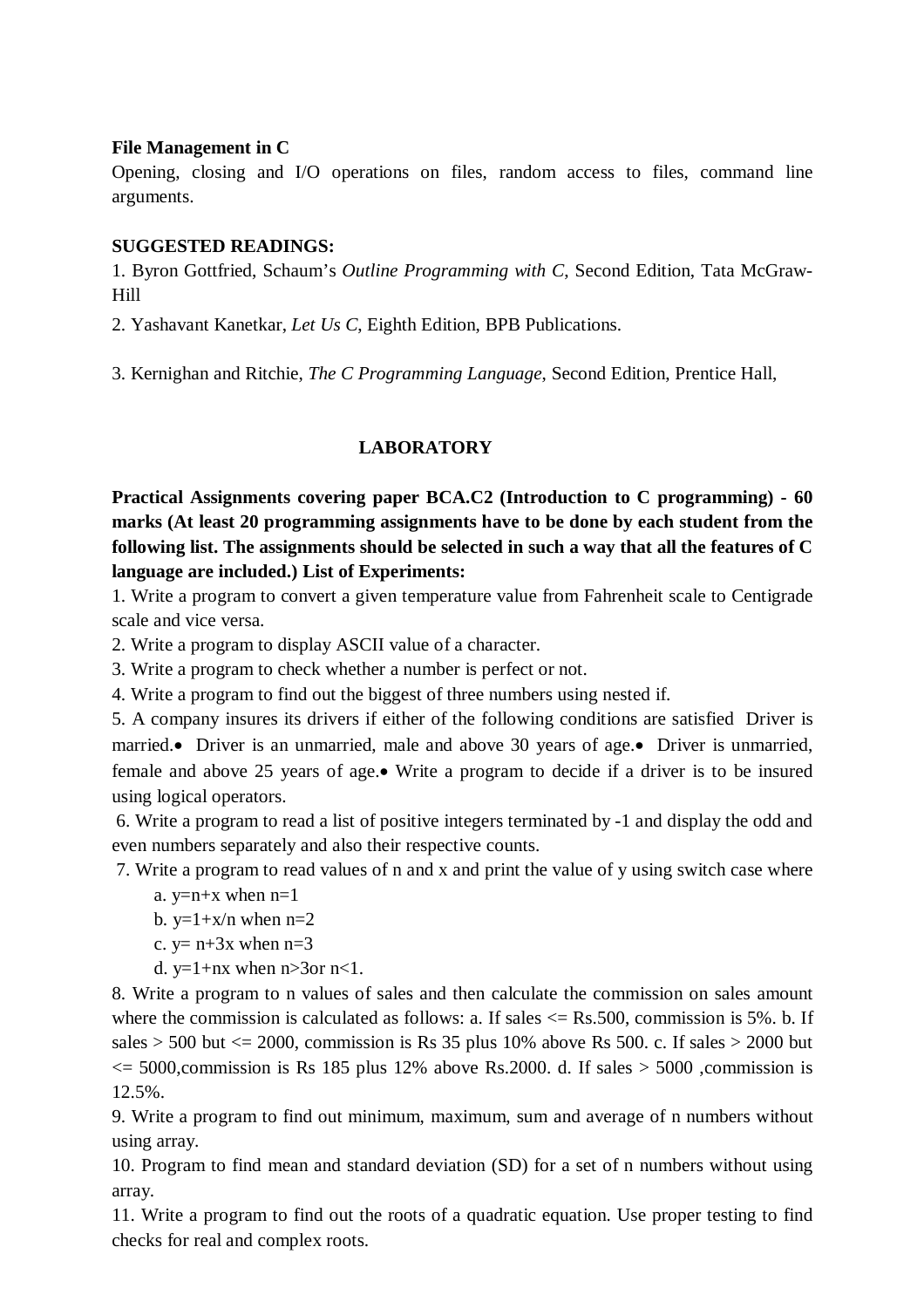12. Write a program to print the digits of a number in words. ( eg. if a number 841 is entered through the keyboard your program should print "Eight Four One".)

13. Write a program to print the PASCAL Triangle up to the n-th row where n is an input to the program.

14. Write a function to return the HCF of two positive integers. Write a main function to read two positive integers and print their HCF and LCM by using the above function.

15. Write a program to convert a decimal number into binary number using function.

16. Write a program to display the result of sine series using function.

17. Write a program to find the sum of the following series  $1+x-x^2/3!+x^2/5!-x^2/7!+...$ corrected up to the 3 decimal place.

18. Write a program to read n numbers in a sorted array and insert a given element in a particular position

19. Write functions to compute the factorial of a number using both recursive and nonrecursive procedure.

20. Write a program to print the values of n cr and n r $\geq$ pr for given positive integers n > 0. Use a function fact(n) to return the factorial of a non-negative integer.n. n cr=n!/r!\*(n-r)! n  $pr=n!/(n-r)!$ 

21. Write a program to display the first n Fibonacci numbers using function.

22. Write a program to display the prime numbers within a given range. Write a function to check whether a given integer is prime or not and use it.

23. Write a program to Multiply two matrices using function

24. Write a program to display the upper Triangle and lower Triangle of a given square matrix using function.

25. Write a function to check if a given square matrix is symmetric or not. Write a main function to implement it.

26. Write a program to read a m X n matrix and calculate the Row sum and Column Sum of the matrix

27. Write a function to read in an integer and print the representation of the number using the sign and magnitude representation scheme using 8 bits. The program should check for overflow/under flow conditions. The left most bit is to be used as the sign bit.

28. Write a program to merge two sorted arrays.

29. Write a program to implement selection sort using function.

30. Write a program to count the number of vowels in a string.

31. Write a program to concatenate two strings using function (without using library function).

32. Write a program to convert a string from upper case to lower case and vice versa.

33. Write a program to swap two numbers using function (pass the pointers).

34. Write a program to sort n number of strings in ascending order using pointer.

35. Write a program using pointers to copy a string to another string variable (without using library function).

36. Declare a structure of a student with details like roll number, student name and total marks. Using this, declare an array with 50 elements. Write a program to read details of n students and print the list of students who have scored 75 marks and above.

37. Create a structure to store the following information of employees. a. Employee's number, name, pay and date of joining.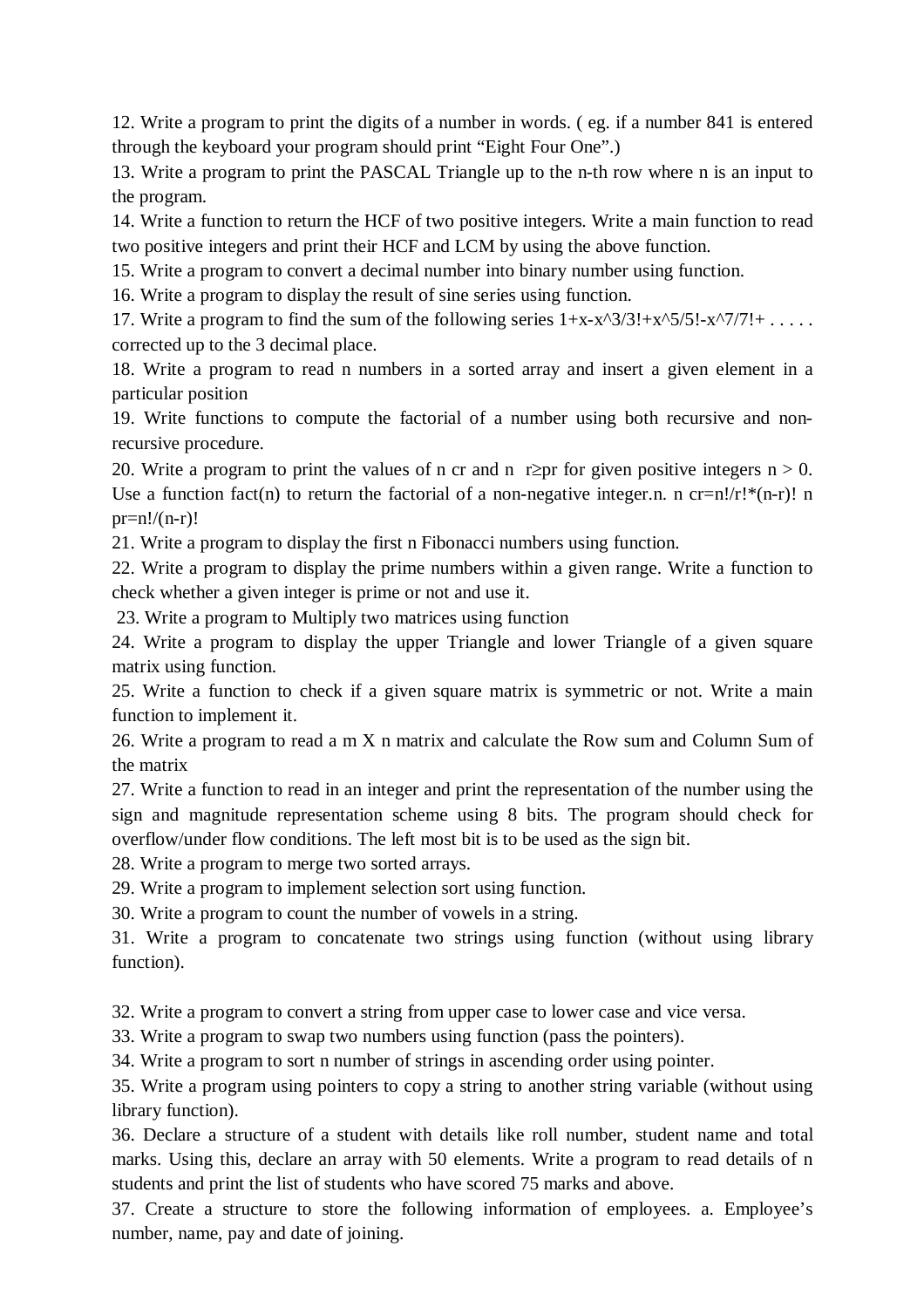It has been decided to increase the pay as per the following rules:  $Pay < = Rs.3000 : 20\%$ increase Pay  $\leq$  Rs.6000 but > Rs.3000 :15% increase Pay > Rs.6000 : no increase Write a program to implement the above structure. 38. Write a program to read a text file and count the number of vowels in the text file. 39. Write a program to copy a text file to another file.

## **GE-1: Computer Fundamentals Theory: 60 lectures**

|            | 1. Introduction: Introduction to computer system, uses, types.                                                                                                                                                                                                 | 6L        |  |
|------------|----------------------------------------------------------------------------------------------------------------------------------------------------------------------------------------------------------------------------------------------------------------|-----------|--|
| arithmetic | 2. Data Representation: Number systems and character representation, binary                                                                                                                                                                                    | 12L       |  |
|            | 3. Human Computer Interface: Types of software, Operating system as<br>user interface, utility programs                                                                                                                                                        | 6L        |  |
|            |                                                                                                                                                                                                                                                                | 10L       |  |
|            | 4. Devices: Input and output devices                                                                                                                                                                                                                           | 6L        |  |
|            | 5. Memory: Primary, secondary, auxiliary memory, RAM, ROM, cache memory,<br>hard disks, optical disks                                                                                                                                                          |           |  |
|            | 6. Computer Organisation and Architecture: C.P.U., registers, system bus,<br>main memory unit, cache memory, Inside a computer, SMPS, Motherboard,<br>Ports and Interfaces, expansion cards, ribbon cables, memory chips, processors.                          | 12L<br>8L |  |
|            | 7. Overview of Emerging Technologies: Cloud computing, big data, data mining,<br>mobile computing and embedded systems.                                                                                                                                        |           |  |
|            | <b>Reference Books:</b><br>1. A. Goel, Computer Fundamentals, Pearson Education, 2010.<br>2. P. Aksoy, L. DeNardis, Introduction to Information Technology, Cengage Learning, 2006<br>3. P. K.Sinha, P. Sinha, Fundamentals of Computers, BPB Publishers, 2007 |           |  |
|            |                                                                                                                                                                                                                                                                |           |  |

## **Computer Fundamentals Lab Practical: 60 lectures**

Practical exercises based on MS Office/ Open Office tools using document preparation and spreadsheet handling packages.

#### **MS Word**

1. Prepare **a grocery list** having four columns (Serial number, The name of the product, quantity and price) for the month of April, 06.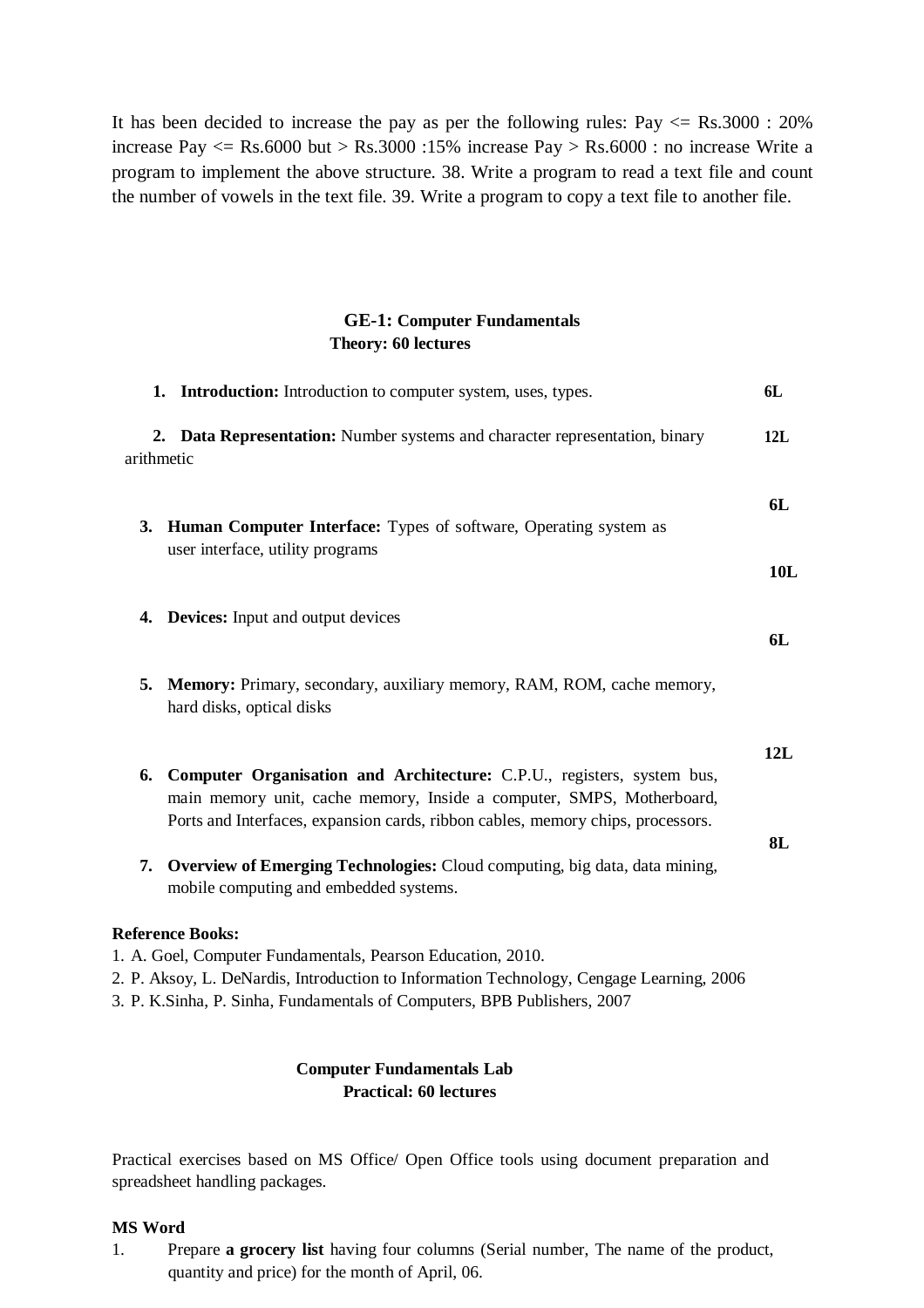- Font specifications for Title (Grocery List): 14-point Arial font in bold and italics.
- The headings of the columns should be in 12-point and bold.
- The rest of the document should be in 10-point Times New Roman.
- Leave a gap of 12-points after the title.

#### 2. Create a **telephone directory**.

- The heading should be 16-point Arial Font in bold
- The rest of the document should use 10-point font size
- Other headings should use 10-point Courier New Font.
- The footer should show the page number as well as the date last updated.
- 3. Design a **time-table form** for your college.
	- The first line should mention the name of the college in 16-point Arial Font and should be bold.
	- The second line should give the course name/teacher's name and the department in 14-point Arial.
	- Leave a gap of 12-points.
	- The rest of the document should use 10-point Times New Roman font.
	- The footer should contain your specifications as the designer and date of creation.
- 4. BPB Publications plans to release a new book designed as per your syllabus. Design the **first page of the book** as per the given specifications.
	- The title of the book should appear in bold using 20-point Arial font.
	- The name of the author and his qualifications should be in the center of the page in 16-point Arial font.
	- At the bottom of the document should be the name of the publisher and address in 16-point Times New Roman.
	- The details of the offices of the publisher (only location) should appear in the footer.
	- 5. Create the following one page documents.
		- a. Compose a note inviting friends to a get-together at your house, Including a list of things to bring with them.
		- b. Design a certificate in landscape orientation with a border around the document.
		- c. Design a Garage Sale sign.
		- d. Make a sign outlining your rules for your bedroom at home, using a numbered list.
- 6. Create the following documents:
	- (a) A newsletter with a headline and 2 columns in portrait orientation, including at least